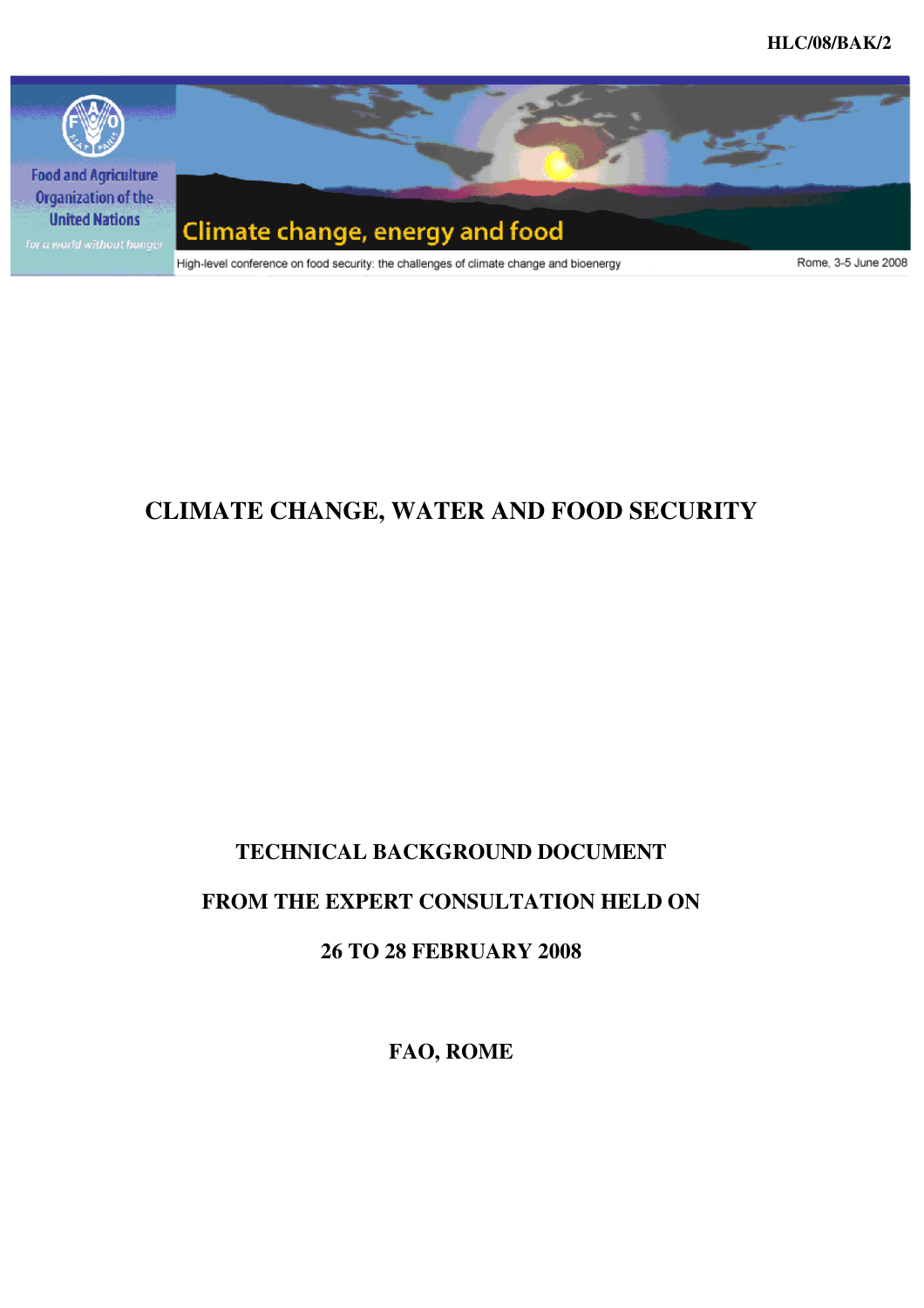## **CLIMATE CHANGE, WATER AND FOOD SECURITY**

#### **Introduction**

This Synthesis Paper is based on an Expert Meeting held in Rome 26–28 February 2008 as a preparation for the FAO High Level Conference (HLC) on World Food Security and the Challenges of Climate Change and Bioenergy in June 2008. This Synthesis Paper contains a necessarily rapid appraisal of the implications of the Fourth Assessment Report of the Intergovernmental Panel on Climate Change (AR4-IPCC) for agricultural water management and, based on that evidence, offers a more operationally focused diagnosis. It provides a summary analysis of a baseline, including projected trends without climate change and mitigation measures; the anticipated set of climate change impacts; a set of possible responses; main findings and recommendations; and a set of options for decision-makers.

#### **Climate change and water management**

#### *Summary of baseline*

The areas of irrigated and rainfed land are based on updated country surveys (FAO, 2007a; FAO, 2007b). However, the nature of the global production systems and their dependence on water is not always clearly understood or appreciated. While, there are global data sets detailing freshwater bodies, renewable water resources, land-cover and areas equipped for irrigation together with comprehensive global assessments of soils and climate suitability (agro-ecological zones), the relative contribution of irrigated and rainfed production is not known with any degree of certainty. Only broad estimates are available with indicative estimates available for 93 developing countries (FAO, 2003; 2007) on a 1997/99 baseline and projections to 2015 and 2030 (Table 1 presents a regional summary).

Of all the climatic factors, the daily and inter-annual variation in precipitation are most crucial for rainfed and runoff for irrigated production. In both rainfed and irrigated systems, the spatial and temporal variation of precipitation is key. The day-to-day variability of rainfall associated with weather is the major risk factor for most forms of agriculture. Soil moisture deficits, crop damage and crop disease are all driven by rainfall and associated humidity. The variability in rainfall intensity and duration makes the performance of agricultural systems in relation to long-term climate trends very difficult to anticipate. This is particularly the case for rainfed production. Either there is replenishment of soil moisture storage as a result of rainfall or there is not. Cultivation practices, including soil biomass enhancement as well as tree/forest cover, can enhance the infiltration of rainfall and delay the drainage of soil moisture in some soil types but, ultimately, soils drain to groundwater circulation or lose water through evaporation and evapotranspiration.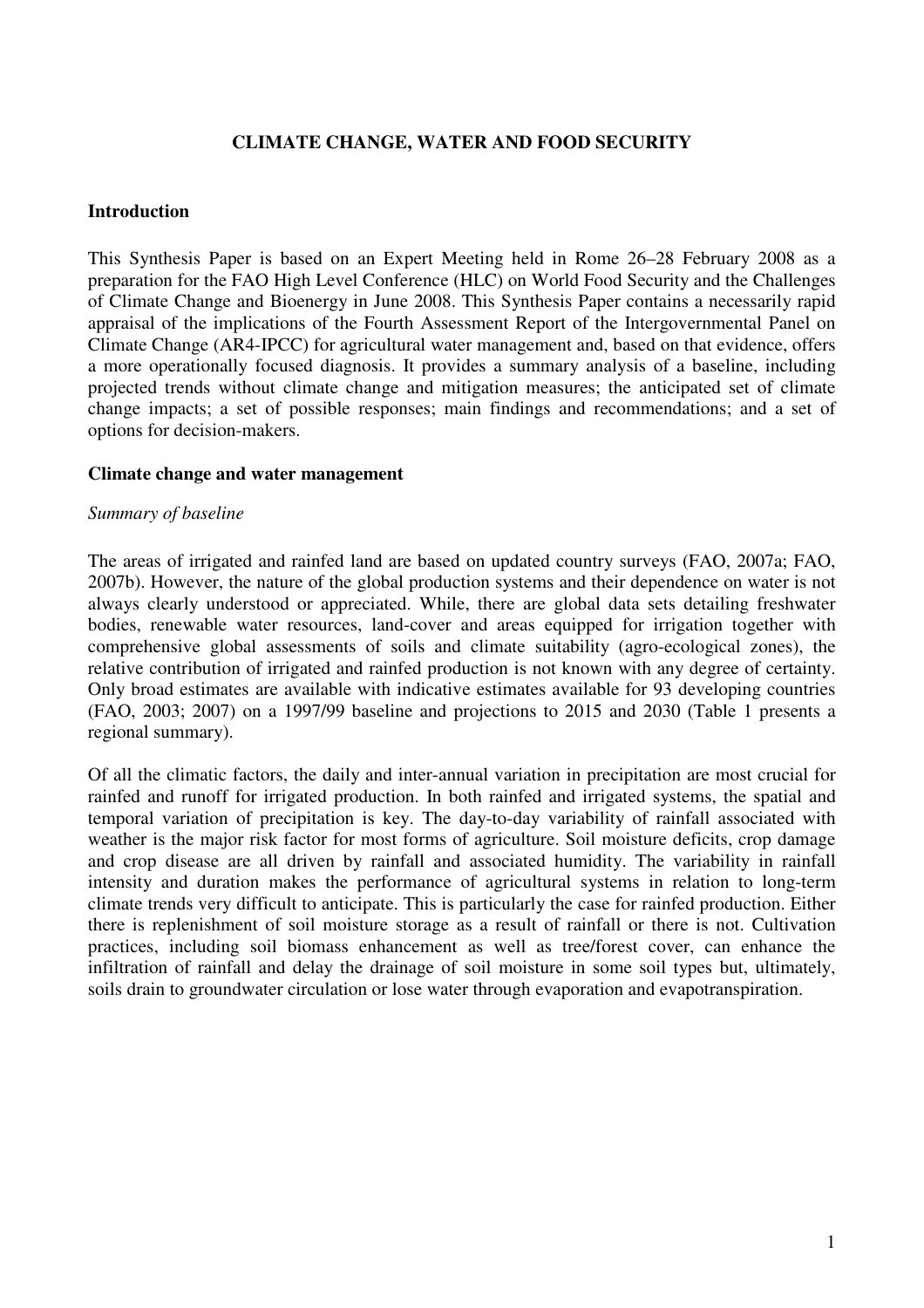|                                  | <b>Irrigated Land</b> |            |            |                     |      |      |
|----------------------------------|-----------------------|------------|------------|---------------------|------|------|
| <b>World/Continent</b>           | Area (1000 ha)        |            |            | As % of arable land |      |      |
|                                  | 1980                  | 1990       | 2002       | 1980                | 1990 | 2002 |
| <b>WORLD</b>                     | 210<br>222            | 244<br>988 | 276<br>719 | 15.7                | 17.6 | 19.7 |
|                                  |                       |            |            |                     |      |      |
| <b>Developed countries</b>       | 58 9 26               | 66 28 6    | 68 060     | 9.1                 | 10.2 | 11.1 |
| Industrialized countries         | 37 355                | 39 9 35    | 43 669     | 9.9                 | 10.5 | 11.9 |
| <b>Transition economies</b>      | 21 571                | 26 351     | 24 391     | 7.9                 | 9.8  | 10.0 |
| <b>Developing countries</b>      | 151<br>296            | 178<br>702 | 208<br>659 | 21.9                | 24.1 | 26.3 |
| Latin America & the<br>Caribbean | 13811                 | 16 794     | 18 622     | 10.8                | 12.5 | 12.6 |
| Near East & North Africa         | 17982                 | 24 8 6 4   | 28 642     | 21.8                | 28.8 | 32.3 |
| Sub-Saharan Africa               | 3 9 8 0               | 4885       | 5 2 2 5    | 3.2                 | 3.7  | 3.6  |
| East & Southeast Asia            | 59 722                | 65 624     | 74 748     | 37.0                | 33.9 | 35.1 |
| South Asia                       | 55 798                | 66 529     | 81 40 8    | 28.6                | 33.9 | 41.7 |
| Oceania developing               | 3                     | 6          | 14         | 0.7                 | 1.2  | 2.4  |
| <b>Continental groupings</b>     |                       |            |            |                     |      |      |
| Africa                           | 9491                  | 11 235     | 13 400     | 6.0                 | 6.7  | 7.0  |
| Asia                             | 132<br>377            | 155<br>009 | 193<br>869 | 31.3                | 33.8 | 37.9 |
| Caribbean                        | 1 0 7 4               | 1 2 6 9    | 1 3 0 8    | 22.0                | 23.3 | 26.5 |
| Latin America                    | 12737                 | 15 5 25    | 17314      | 10.4                | 12.0 | 12.1 |
| North America                    | 21 178                | 21 618     | 23 28 5    | 9.1                 | 9.3  | 10.5 |
| Oceania                          | 1686                  | 2 1 1 8    | 2 8 4 4    | 3.6                 | 4.2  | 5.6  |
| Europe                           | 14 4 79               | 17414      | 25 220     | 11.5                | 14.0 | 8.8  |

#### **Table 1:** Irrigated land, area and as percentage of arable land

Source: FAO, 2004

Agricultural water management permits concentration of inputs and provides stability of supply for many key agricultural products. While only responsible for some 40 percent of agricultural production, this stability of supply buffers the volatility of rainfed production and is therefore a key supply factor in local, regional and global agriculture markets, including markets in animal products. In addition, basin-level water resource management determines the productivity of waterrelated ecosystems including local fish capture. Without some form of water control across the world's river basins, freshwater lakes and associated aquifers, local, regional and global food security would not be possible. In addition, since irrigated areas are limited to a few dominant food and cash crops, notably rice, wheat, maize, vegetables pulses and cotton (see Figure A), a key consideration for assessing the impact of climate change on agricultural production is an examination of how particular irrigated crops will perform across specific river basins under climate change scenarios.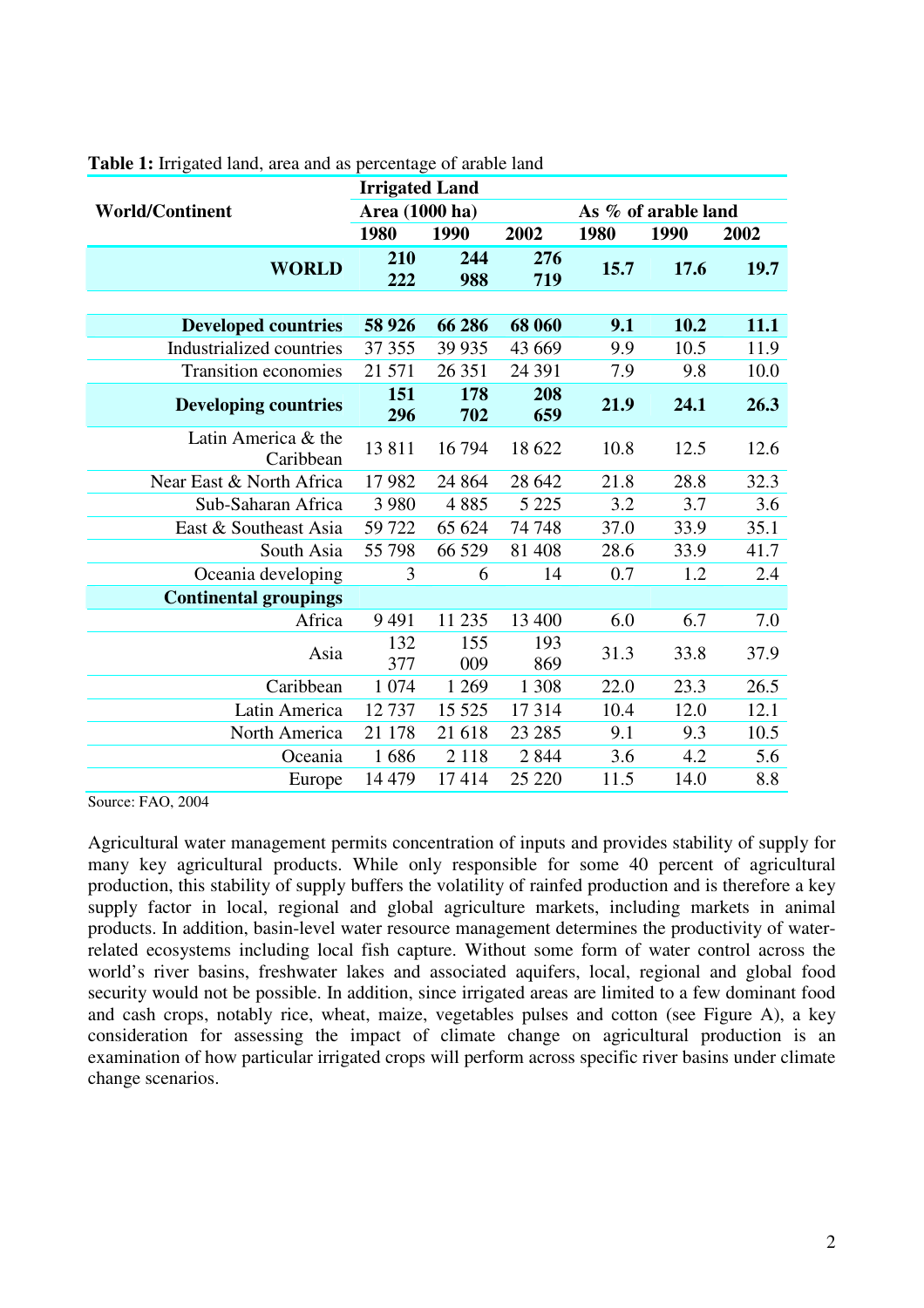

**Figure A**: Distribution of crops under irrigation in the world (million ha)

Source: FAO estimates based on data and information for 230 million ha in 100 countries.

Figure B. FAO Global Map of Irrigated Areas V4

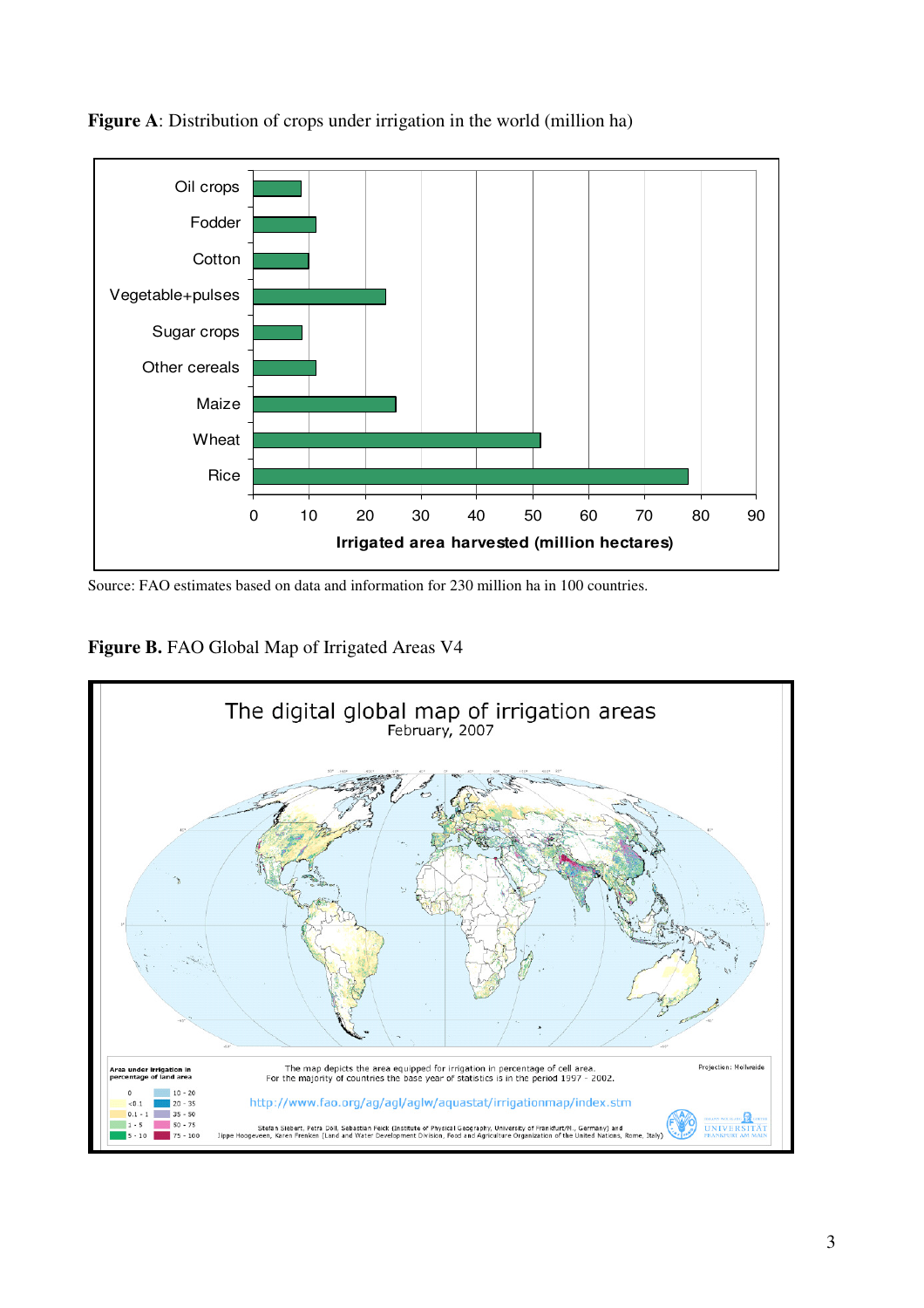Figure B illustrates how irrigated agriculture is concentrated in the main alluvial fan/delta environments (Mekong, Yangtze, Yellow, Chao Prya, Godavari, Krishna, Indus, Narmarda, Brahmaputra/Ganges, Nile, Mississippi, Po). The altered hydraulic regimes, water quality changes and drainage impacts all effect the near-shore sea water quality and fisheries. The lateral inflow of pollutants and nutrients into the large marine ecosystems is significant. Stress reduction on these systems, through improved management of the environmental externalities produced by the concentration of irrigated areas (which are relevant to aquaculture, livestock, urban waste, etc.), is an environmental priority. Of particular importance is the groundwater depletion in key foodproducing areas such as the Mediterranean, Middle East, Punjab and the North China Plain where it has proved impossible to relax pressure on aquifers from agricultural production. Much of the groundwater in these sedimentary basins and alluvial fills results from pre-historic pluvial periods. Progressively deeper groundwater sources are exploited and the prospects for replenishment are small, even if extraction were reduced.

The current styles of adaptation to water scarcity are differentiated. In marginal semi-arid zones with prolonged dry seasons, rainfed production may carry a high risk of crop failure. Some stability of production can be assured only where continuous access to annually recharged groundwater is available. Where this is not available, rural populations tend to be mobile, out-migrating during dry years and returning during wetter periods.

In the future, the demand for more reliable agricultural production systems at local and regional levels is expected to increase. In fact, trends toward more precision agriculture with more secure supply chains are already evident. Regional responses include domestic market protection as well as trade. Despite the long heritage of coping systems in many arid and semi-arid countries, institutional rigidity persists and some of the most productive areas of contiguous irrigation are at risk and hydro-environmental limits have been reached.

Finally, there has been a long-term decline in multi-lateral investment in agriculture. However, a continued rise in the expansion of irrigated agriculture appears to have happened in spite of World Bank lending into the irrigation and drainage sub-sector and a declining food price index (Figure D). Recent rises in food prices appear to be prompting a renewed interest in agricultural production and rural livelihoods (World Bank, 2007)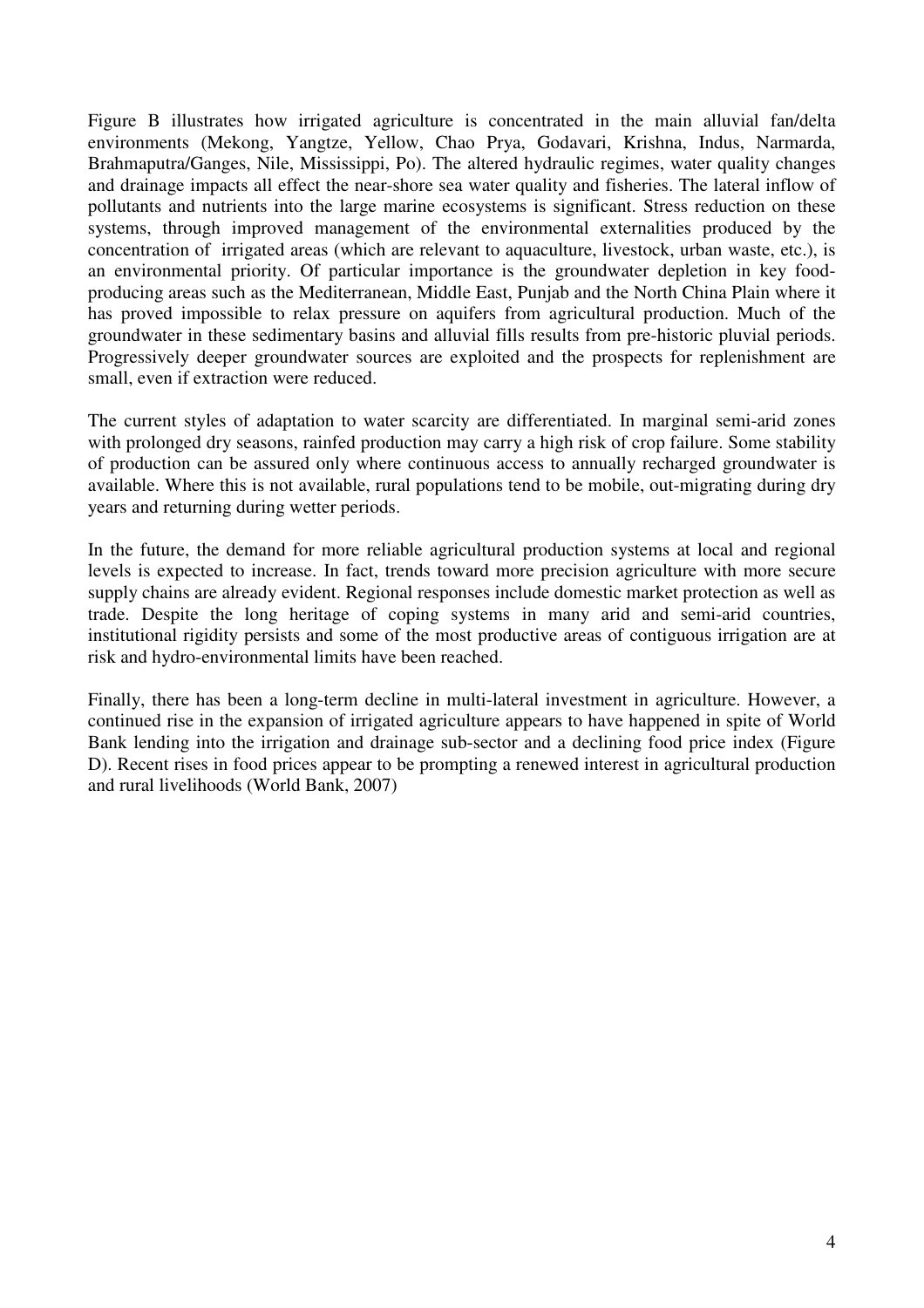Figure C: World Bank lending (bars) for irrigation and drainage, area under irrigation and world food price index (of 1990 constant US\$)



*Climate change impacts* 

There is consensus that socio-economic and environmental drivers will be dominant in shaping future water management policies. At the same time, climate change will superimpose itself by modifying and, in critical regions, by increasing future risk and vulnerability of crop production related to water supply and water availability. Two broad issues that need to be addressed for effective responses emerge:

- When and where will significant impacts to food production occur due to climate change; and
- What water management and production systems will face additional significant climate risk?

The recent IPCC Fourth Assessment Report indicates that climate change will have significant impact on crop production and water management systems in coming decades. In addition, there is the potential for earlier negative surprises linked to increased frequency of extreme events (Tubiello, *et al.,* 2007). The strong trends in climate change that are already evident, the likelihood of further changes and the increasing magnitude of potential climate impacts particularly in the mid-latitudes and tropical regions (but globally also) gives additional urgency to address agricultural adaptation more coherently (IPCC AR4, WGII Ch. 5).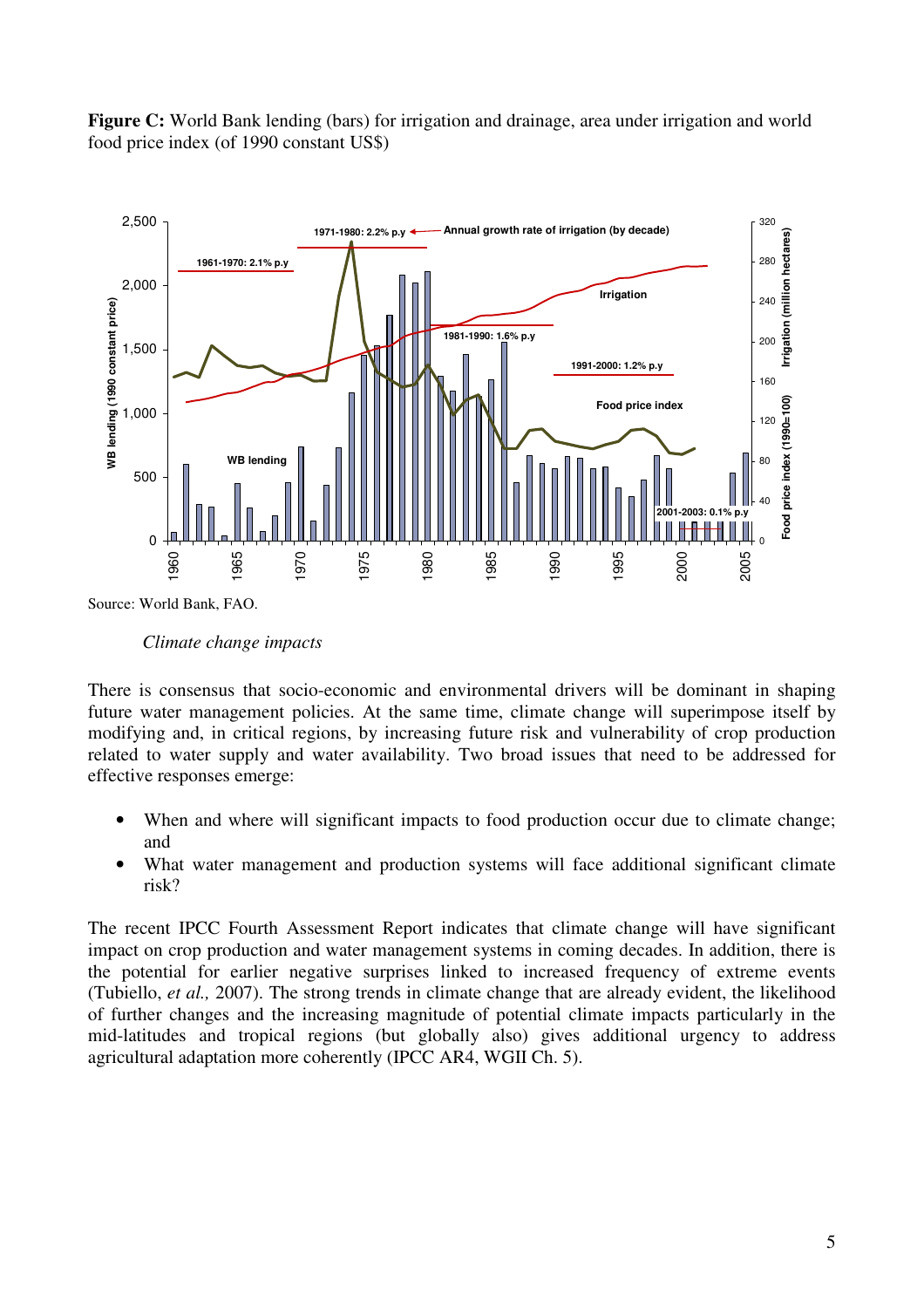With the accepted limitations of global agro-ecological modelling frameworks, projections for irrigated water withdrawals to 2080 indicate the pressure on renewable water resources and associated ecosystems that can be anticipated (Fischer, *et al*., 2007; Doll, 2002). These modelled projections can be set beside the irrigation water demand results of the FAO Global Perspective Unit's expert analysis of the Near East Region, projected to 2050. Further regions will follow, but the Near East Region, comprising all the North African countries, is one of the zones for which there is good convergence of climate models and increased aridity is projected with high confidence.

While the progression of temperature and crop evapotranspiration means may be incremental, the increased variability of rainfall events will increase the volatility of rainfed production at local and regional levels. Improvements in the performance of irrigated areas at smallholder and scheme level are expected under baseline conditions but some marginal schemes will risk being taken out of production if anticipated regional impacts take effect.

The spatial distribution of the annual hydrological cycles and the inter-annual trends (persistence) will result in basin-to-basin variation. Hence groundwater recharge, precipitation intensity-durationfrequency relationships, extreme hydrological events and salinity related to evaporation and waterlogging are all expected to reach thresholds at which irrigated production is compromised.

Given the natural integration of variable rainfall patterns in river basin flow measurements, the projections for major basin responses available from Milly, *et al.* (2005) are helpful in identifying the river basin and agricultural systems likely to be at risk (Figure D). Runoff is important and particularly relevant for irrigated production, but it should be noted that g*lobal runoff maps are not precipitation maps.* The runoff maps integrate rainfall-runoff processes, soil moisture storage, evaporation, evapotranspiration and groundwater recharge – a complex set of processes.

Impacts on rainfed irrigation are related more directly to aridity than irrigated agriculture. Figure E presents multi-model mean changes in precipitation, soil moisture content, runoff and evaporation for the period 2080–2099 relative to 1980–1999. However, there is a technical disconnect between the Global Circulation Model (GCM) maps of runoff, and the actual simulations with crop models – including agro-ecological Zones (AEZs). The latter simulate their own soil hydrology and often result from a GCM and a crop model that are not comparable since there is no crop system in a GCM – only natural grasslands.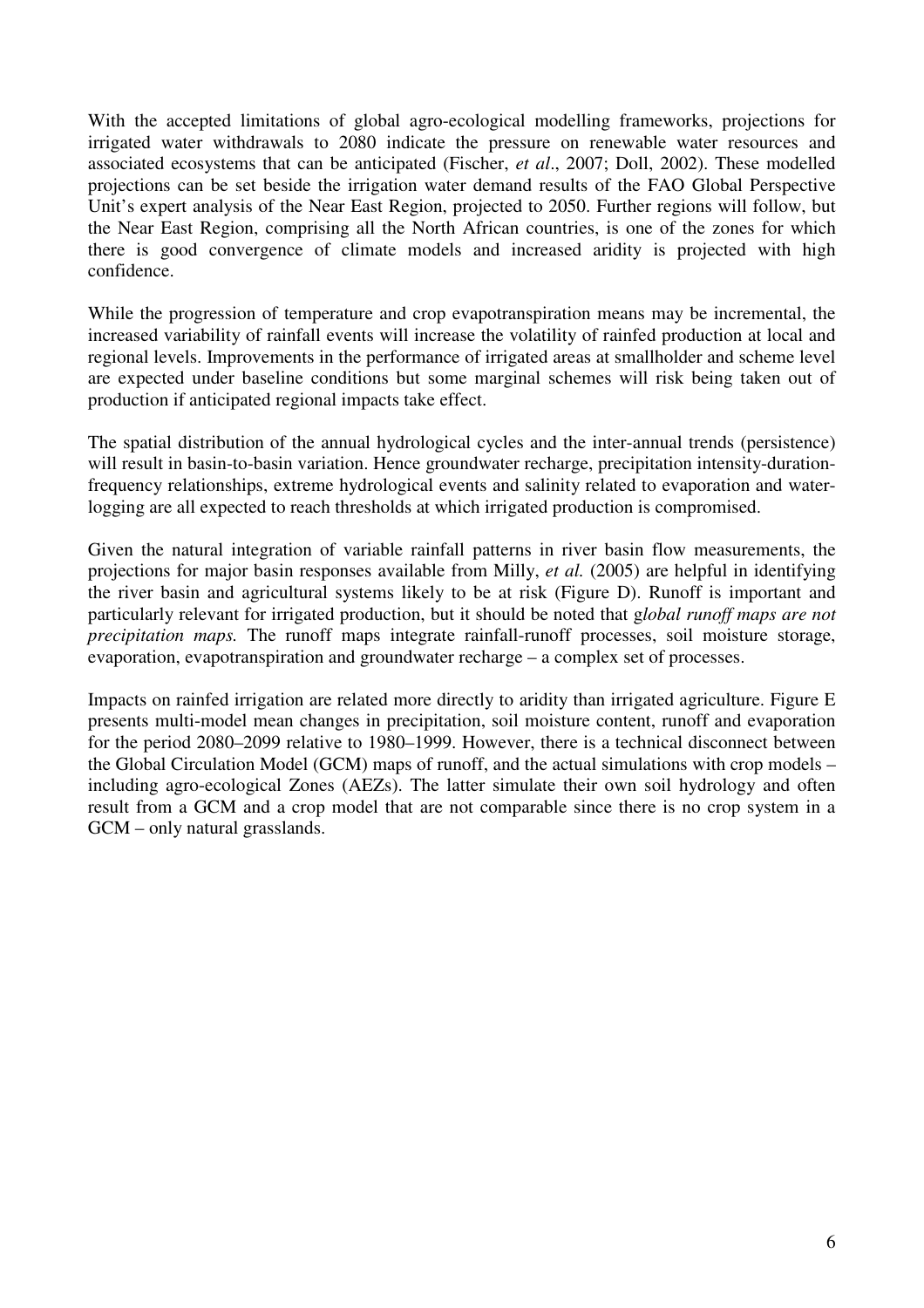Figure D. Multimodel mean changes in annual runoff by 2060, in percent, indicating also degree of agreement between the 12 models used SRES Scenario A1B, i.e. very rapid economic growth, convergence among regions and technological change in energy systems.



Source: Milly, *et al.,* 2005

By 2060, the broad trends in precipitation and evapotranspiration are expected to result in reduced runoff across

- Southwestern USA, the Mediterranean basin and the Near East
- Central America, northern Brazil and the western margin of the Sahara
- Western coastal margin of Chile, Southern Africa and Madagascar, south-western Australia

By 2060, this drying trend will be offset by patterns of increasing runoff across

- Canada/North America, northern Europe, Siberia Central Asia and northern China
- East Africa, southern Arabian peninsular, peninsular India, Myanmar to Papua New Guinea.

The large contiguous areas of irrigated land associated with river basin deltas are at risk from a combination of reduced inflows, salinity (Indus, Krishna, Godavari), annual flood cycles and sealevel rise (Ganges-Brahmaputra, Mekong, Yangtze) and are impacted by urban and industrial pollution. These stresses on some of the prime productive land will continue to reduce agricultural (including fisheries) output, biodiversity and the natural ability to recover.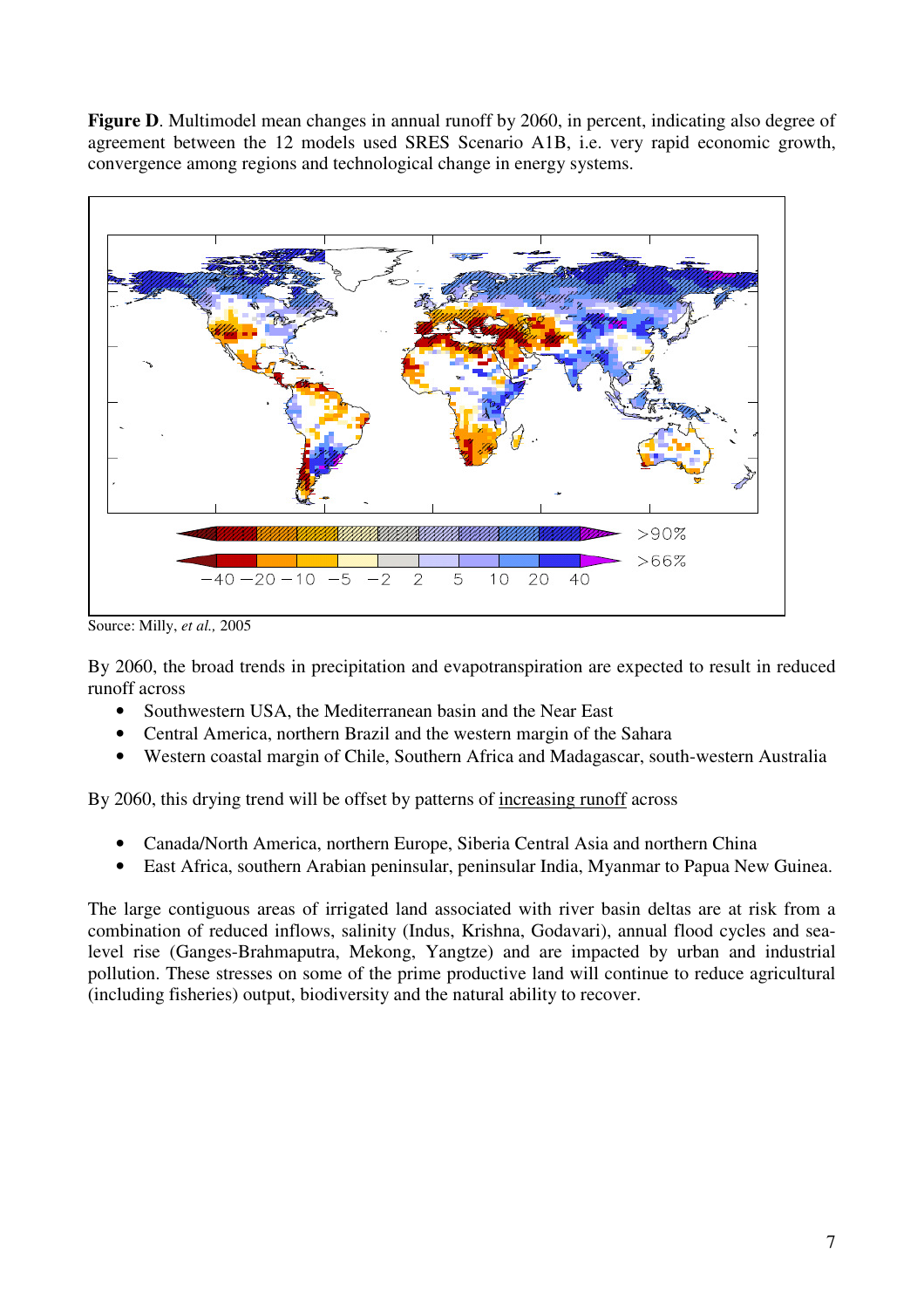**Figure E:** Multi-model mean changes in: a) precipitation (mm day–1), b) soil moisture content (%), c) runoff (mm day–1), and d) evaporation (mm day–1). Changes are annual means for the scenarios



Source: IPCC, 2007

The key implications for global food production systems are manifold. First the runoff modelling confirms the conclusion by Shah, *et al*. (2008) that all SRES runs indicate a shift in potential for improved cereal production to developed countries. Second, many of the current centres of irrigated production in the western USA, the Mediterranean Basin and Near East, Southern Africa and Australia will experience additional stress. This may result in significant shifts of rural population.

In terms of hydrology and water resources, changes in pattern of rainfall in space and time (intensity-duration-frequency) will be the most important determinant of crop growth, crop damage and the status of aquatic environments. Hydrological processes can be expected to exhibit more variability, more extreme events and result in regional shifts in water balances (IPCC AR4).

The probable changes in precipitation and evaporation will translate directly to shifts in the existing pattern of soil moisture deficits, groundwater recharge and runoff. With respect to cropping calendars, the most immediate impacts will be felt by rainfed agriculture whose yield performance is expected to exhibit more volatility as a result of moisture stress in regions with declining rainfall. In areas experiencing increased rainfall and temperature, higher intensity rainfall may damage crops and erode soils (Rosenzweig, *et al.*, 2002). Second order impacts on streamflow, groundwater, lake and dam storage levels and wetland contraction or expansion will translate into changed availability of water for irrigated production, aquaculture and *in situ* environmental services including capture fisheries and associated biodiversity.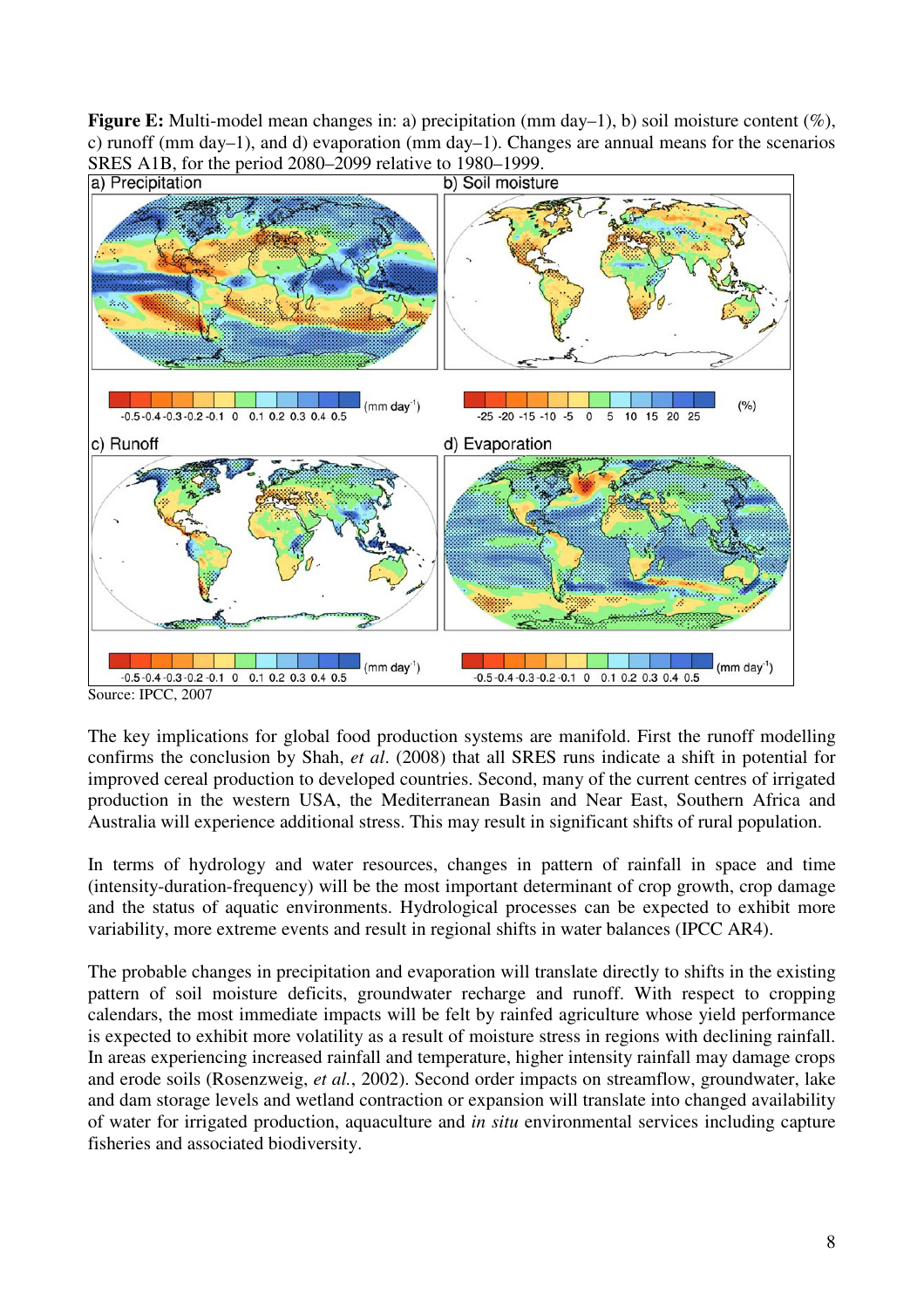Separating the impacts and responses to climate change from those related to other trends in agriculture and related economic sectors will not be straightforward, since autonomous adaptation will be driven by all of these factors at the same time. The challenge at hand is therefore to devise decision-support systems that include monitoring and forecasting and observations of ongoing socio-economic drivers. Such systems can indicate to decision makers the envelop of potential planned action, from timing of new infrastructure to governance and capacity building in the water management sector.

An impact typology is suggested in Table 3 as a means to tease out the major water management systems at risk and identify targets for phased intervention in order to reduce threats to global food security. It is important to stress here that many existing water problems have other causes (landuse changes, clear cutting, uni-sectoral water management) and that not all of these problems can be attributed to climate change.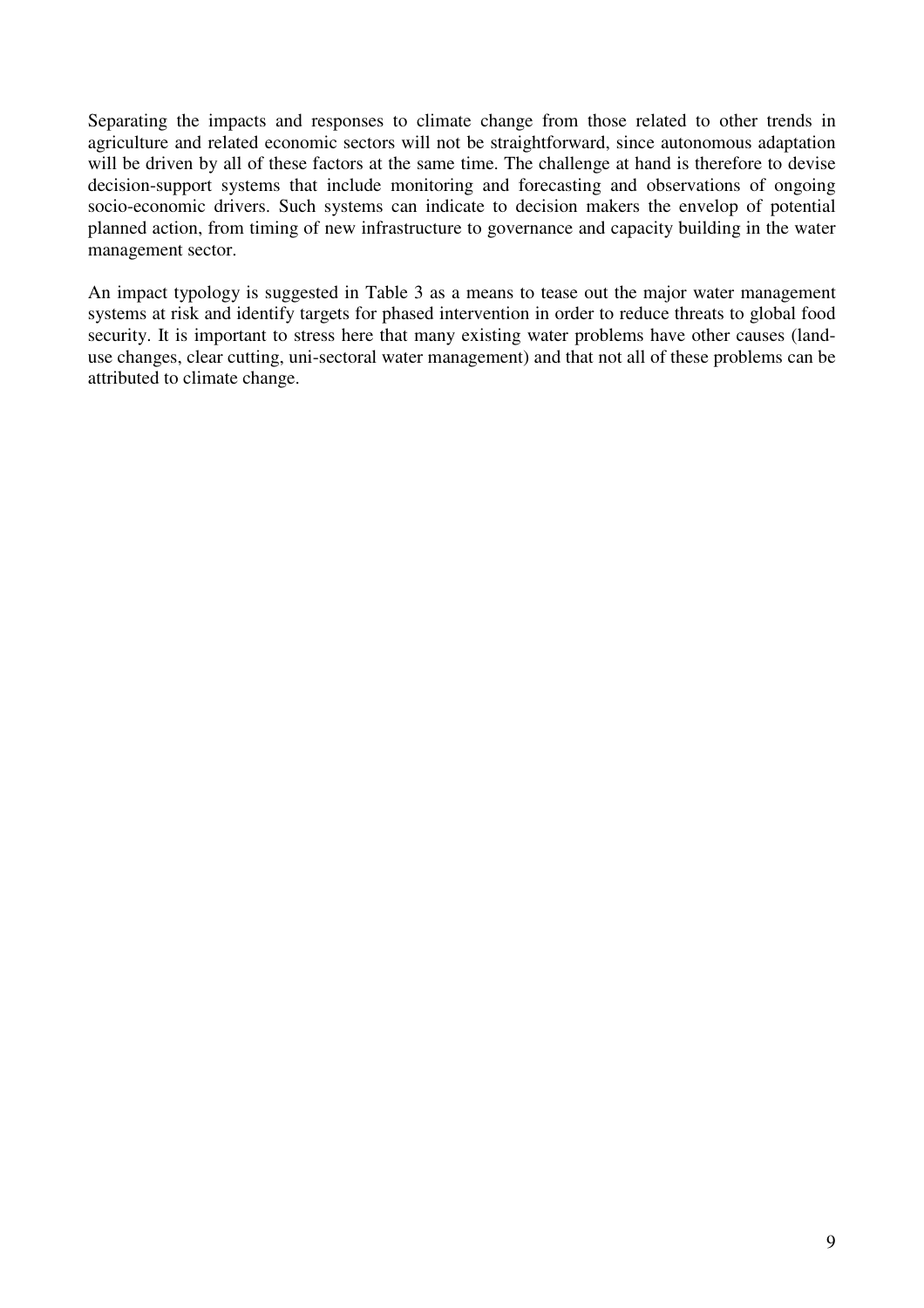## **Table 3** Typology of climate change impacts and response options for agricultural water management identified by the Expert Meeting

| System<br>1 Snow Melt Systems                              | Current status                                                                                                               | Climate change drivers                                                                                                      | Vulnerability                                                                                | Adaptability                                                           | Response options                                                                                                            |  |
|------------------------------------------------------------|------------------------------------------------------------------------------------------------------------------------------|-----------------------------------------------------------------------------------------------------------------------------|----------------------------------------------------------------------------------------------|------------------------------------------------------------------------|-----------------------------------------------------------------------------------------------------------------------------|--|
| Indus System                                               | Highly developed, water scarcity<br>emerging.Sediment and salinity<br>constraints                                            | 20 year increasing flows                                                                                                    | Very high (run of river):<br>medium high (dams)                                              | Limited room for<br>manoeuvre (all<br>infrastructure already<br>built) | Water supply                                                                                                                |  |
| Ganges Brahamaputra                                        | High potential for groundwater,<br>established water quality problems. Low<br>productivity                                   | followed by substantial<br>reductions in surface<br>water and groundwater<br>recharge. Changed<br>seasonality of runoff and | High (falling<br>groundwater tables)                                                         | Medium (still<br>possibilities for<br>groundwater<br>development)      | management: Increased<br>water storage and<br>Drainage; Improved<br>reservoir operation;<br>Change in crop and land         |  |
| North Western China                                        | Extreme water scarcity and high<br>productivity                                                                              | peak flows. More rainfall<br>in place of snow.<br>Increased peak flows and demand with great<br>flooding. Increased         | High (global<br>implications, high food<br>influence on prices)                              | Medium (adaptability is<br>increasing due to<br>increasing wealth)     | use; Improved soil<br>management; Water<br>demand management<br>including groundwater<br>management and salinity<br>control |  |
| Red and Mekong                                             | High productivity, high flood risk, water<br>quality                                                                         | salinity. Declining<br>productivity in places                                                                               | Medium                                                                                       | Medium                                                                 |                                                                                                                             |  |
| Colorado                                                   | Water scarcity, salinity                                                                                                     |                                                                                                                             | Low                                                                                          | Medium: excessive<br>pressure on resources                             |                                                                                                                             |  |
| 2 Deltas                                                   |                                                                                                                              |                                                                                                                             |                                                                                              |                                                                        |                                                                                                                             |  |
| Ganges<br>Brahmaputra                                      | Densely populated. Shallow<br>groundwater, extensively used. Flood<br>adaptation possible; low productivity                  | Rising sea level. Storm<br>surges, and infrastructure<br>damage. Higher                                                     | Very high (flood,<br>cγclones)                                                               | Poor except salinity                                                   | Minimise infrastructure<br>development; Conjunctive<br>use of surface water and<br>groundwater; Manage<br>coastal areas.    |  |
| Nile river                                                 | Delta highly dependent on runoff and<br>Aswan Storage - possibly to upstream<br>development                                  | frequency of cyclones<br>(E/SE Asia); Saline<br>intrusion in groundwater                                                    | High (population<br>pressure)                                                                | Medium                                                                 |                                                                                                                             |  |
| Yellow river                                               | Severe water scarcity                                                                                                        | and rivers; Increased flood High                                                                                            |                                                                                              | Low                                                                    |                                                                                                                             |  |
| Red River                                                  | Currently adapted but expensive<br>pumped irrigation and drainage                                                            | frequency. Potential<br>increase in groundwater                                                                             | Medium                                                                                       | High except salinity                                                   |                                                                                                                             |  |
| Mekong                                                     | Adapted groundwater use in delta -<br>sensitive to upstream development                                                      | recharge.<br>High                                                                                                           |                                                                                              | Medium                                                                 |                                                                                                                             |  |
|                                                            | 3 Semi-arid / arid tropics: limited snow melt / limited gw                                                                   |                                                                                                                             |                                                                                              |                                                                        |                                                                                                                             |  |
| continent                                                  | Monsoonal: Indian sub Low productivity. Overdeveloped basin<br>(surface water and groundwater)                               | Increased rainfall.<br>Increased rainfall<br>variability. Increase<br>drought and flooding.<br>Higher temperature.          | High                                                                                         | Low (surface irrigation);<br>Medium (groundwater<br>irrigation)        | Storage dilemma;<br>Increase groundwater<br>recharge and use; higher<br>value agriculture<br>(Australia)                    |  |
| Non monsoonal: sub-<br>Saharan Africa                      | Poor soils; Flashy systems; over-<br>allocation of water and population<br>pressure in places. Widespread food<br>insecurity | Increased rainfall<br>variability. Increase<br>frequency of droughts and<br>flooding. Lower rainfall,                       | Very high. Declining<br>yields in rainfed<br>systems. Increased<br>volatility of production. | Low                                                                    |                                                                                                                             |  |
| Non monsoonal:<br>Southern and Western<br>Australia        | Flashy systems; overallocation of<br>water, competition from other sectors                                                   | higher temperature.<br>Decreasing runoff                                                                                    | High                                                                                         | Low                                                                    |                                                                                                                             |  |
| <b>4 Humid Tropics</b>                                     |                                                                                                                              |                                                                                                                             |                                                                                              |                                                                        |                                                                                                                             |  |
| Rice: Southeastern<br>Asia                                 | Surface irrigation. High productivity but<br>stagnating                                                                      |                                                                                                                             | High                                                                                         | Medium                                                                 | Increased storage for<br>second and third season;<br>Drought and flood<br>insurances; crop<br>diversification               |  |
| Rice: Southern China                                       | Conjounctive use of surface water and<br>groundwater. Low output compared to<br>northern China                               | Increased rainfall.<br>Marginally increased<br>temperatures. Increased                                                      | High                                                                                         | Medium                                                                 |                                                                                                                             |  |
| Rice: Northern<br>Australia                                | fragile ecology                                                                                                              | rainfall variability and<br>occurrence of droughts                                                                          | Low                                                                                          | High                                                                   |                                                                                                                             |  |
| Non-rice - surface<br>irrigation<br>Non-rice - groundwater |                                                                                                                              | and floods                                                                                                                  | low                                                                                          | Medium                                                                 |                                                                                                                             |  |
| irrigation                                                 |                                                                                                                              |                                                                                                                             | Medium                                                                                       | Medium                                                                 |                                                                                                                             |  |
| 5 Temperate (supplementary irrigation)                     |                                                                                                                              |                                                                                                                             |                                                                                              |                                                                        |                                                                                                                             |  |
| Northern Europe                                            | High value agriculture and pasture                                                                                           | Increased rainfall; Longer Surface irrigation:<br>growing seasons;<br>Increased productivity                                | medium; groundwater<br>irrigation: low                                                       | Surface irrigation: low;<br>groundwater irrigation:<br>high            | Potential for new<br>development. Storage<br>development; Drainage                                                          |  |
| Northern America                                           | Cereal cropping; groundwater irrigation                                                                                      |                                                                                                                             | Medium                                                                                       | Medium                                                                 | Increased productivity<br>and outputs; Limited<br>optyions for storage                                                      |  |
| 6 Mediterranean                                            |                                                                                                                              |                                                                                                                             |                                                                                              |                                                                        |                                                                                                                             |  |
| Southern Europe                                            | Italy, Spain, Greece                                                                                                         | Significantly lower rainfall<br>and higher temperatures,                                                                    | Medium                                                                                       | Low                                                                    | Localised irrigation,<br>transfer to other sectors                                                                          |  |
| Northern Africa                                            | Morocco,Tunisia: High water scarcity                                                                                         | increased water stress,<br>decreased runoff                                                                                 | High                                                                                         | Low                                                                    | Localised irrigation,<br>supplementary irrigation                                                                           |  |
| West asia                                                  | Fertile crescent                                                                                                             | Loss of groundwater<br>reserves                                                                                             | Low                                                                                          | Low                                                                    |                                                                                                                             |  |
| 7 Small islands                                            |                                                                                                                              |                                                                                                                             |                                                                                              |                                                                        |                                                                                                                             |  |
| Small islands                                              | Fragile ecosystems; groundwater<br>depletion                                                                                 | Sea water rise; saltwater<br>intrusion; increased<br>frequency of cyclones<br>and hurricanes                                | High                                                                                         | Variable                                                               | Groundwater depletion<br>control; Water demand<br>management                                                                |  |
|                                                            |                                                                                                                              |                                                                                                                             |                                                                                              |                                                                        |                                                                                                                             |  |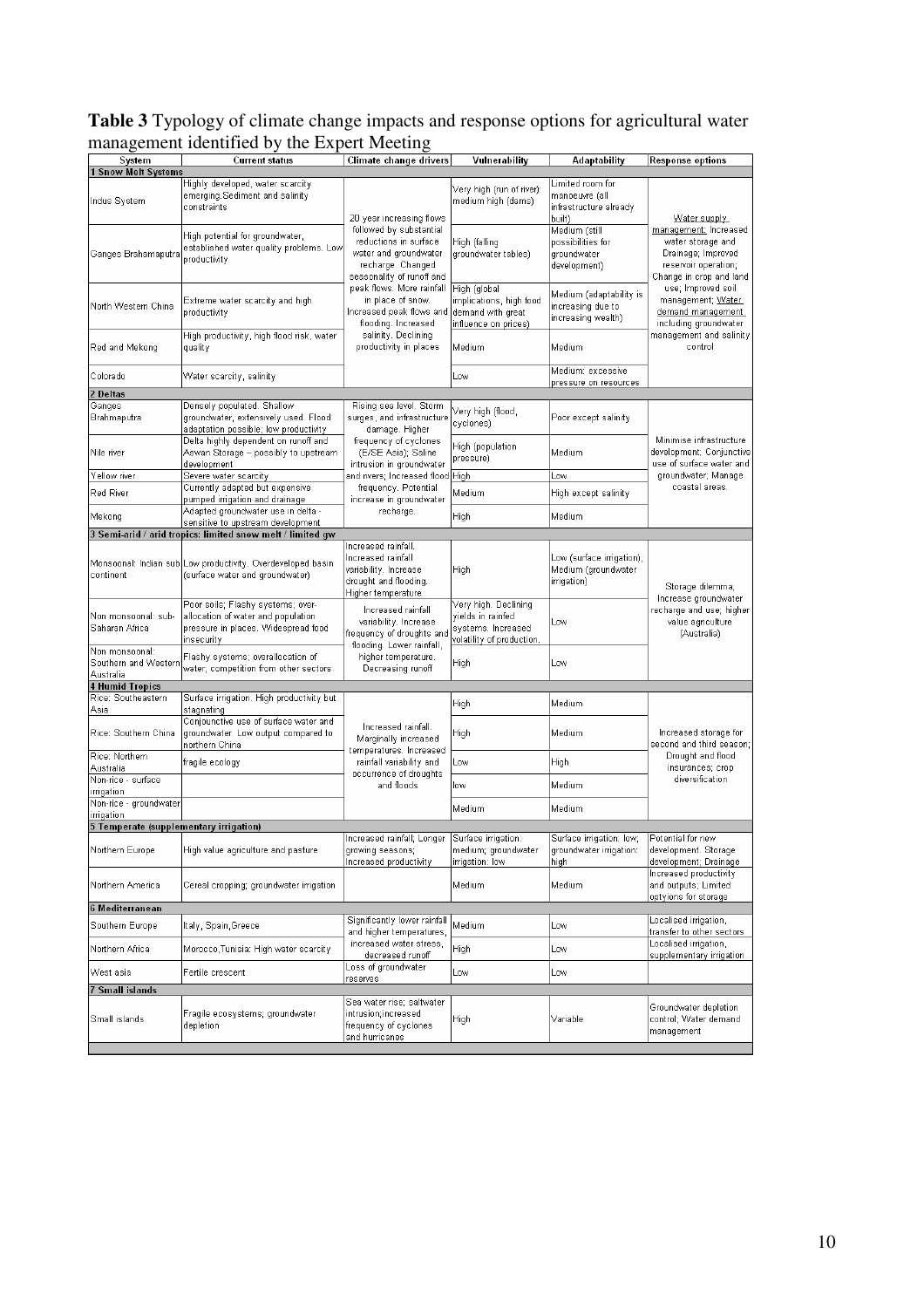## **Relation to Food Security**

Global food production and global food security are not directly linked. Although there are 830 million people worldwide who are undernourished, there is enough food produced to supply the calorie needs of a growing global population. In this respect, food security concerns are mostly related to local, not global, production, as well as to a number of critical factors not linked to climate change.

However, there is recent evidence that the global food production system is at an unprecedented level of risk from supply shocks, particularly with respect to cereals. This trend could be amplified by climate change, as trade is expected to increase as a result of shift in production patterns. Failures in rainfed production are not necessarily immediately buffered by irrigated production of food staples.

The impact of these anticipated hydrological changes on food production will be felt primarily in terms of supply stability. Although food availability, access and utilization are less directly linked to water, income from irrigated cash crops related to water availability and safe utilization is intimately related to household hygiene and food preparation – which depend upon water supply.

The consequences of degraded natural resource systems that once managed to produce large volumes of food staples are now clearly evident in areas such as the Indus and Murray-Darling basins. Local and global food security is compromised as local supply shocks transmit through into commodity chains. Against a background of degraded agricultural land, diminishing water resources and progressively thinner carry-over stocks of key food staples, the ability to improve agricultural production has become a key concern.

The rural populations most at risk from anticipated climate change impacts are those subsisting in semi-arid and arid zones who have few options for adapting to yet more water scarcity other than migration. Seasonal out-migration is already a consistent feature of many rural communities of sub-Saharan Africa and South Asia where food security is no longer dependent upon locally grown produce. Schmidhuber and Tubiello (2007) conclude that climate change will accentuate the existing focus of food insecurity on sub-Saharan Africa and, to a lesser extent, on South Asia, while "increasing dependency of developing countries on imports."

In addition, recent studies indicate that mitigation of climate change can help reduce negative climate impacts on food security but, due to lags in the climate system, the effects of such actions will be felt only after 2050 (Tubiello and Fischer, 2007). It also should be stressed that amplified climatic variability and further ENSO fluctuations will generate extreme events that impact food production well before 2050. This means adaptation strategies, regardless of future emission pathways, will be needed in coming decades to reduce the anticipated impacts of climate change.

#### **Possible technical and policy responses; National, Regional and International**

Contiguous irrigated and rainfed food production systems are set in large river basins. They comprise several climatic regimes – the Nile is a case in point – and often cover several countries. While projections for specific river basins or agro-ecological zones are uncertain, it is clear that adaptation will need to focus on increased resilience/robustness of management systems. There is already vast expertise in the area of agronomy and water management that can be tapped into to develop response strategies.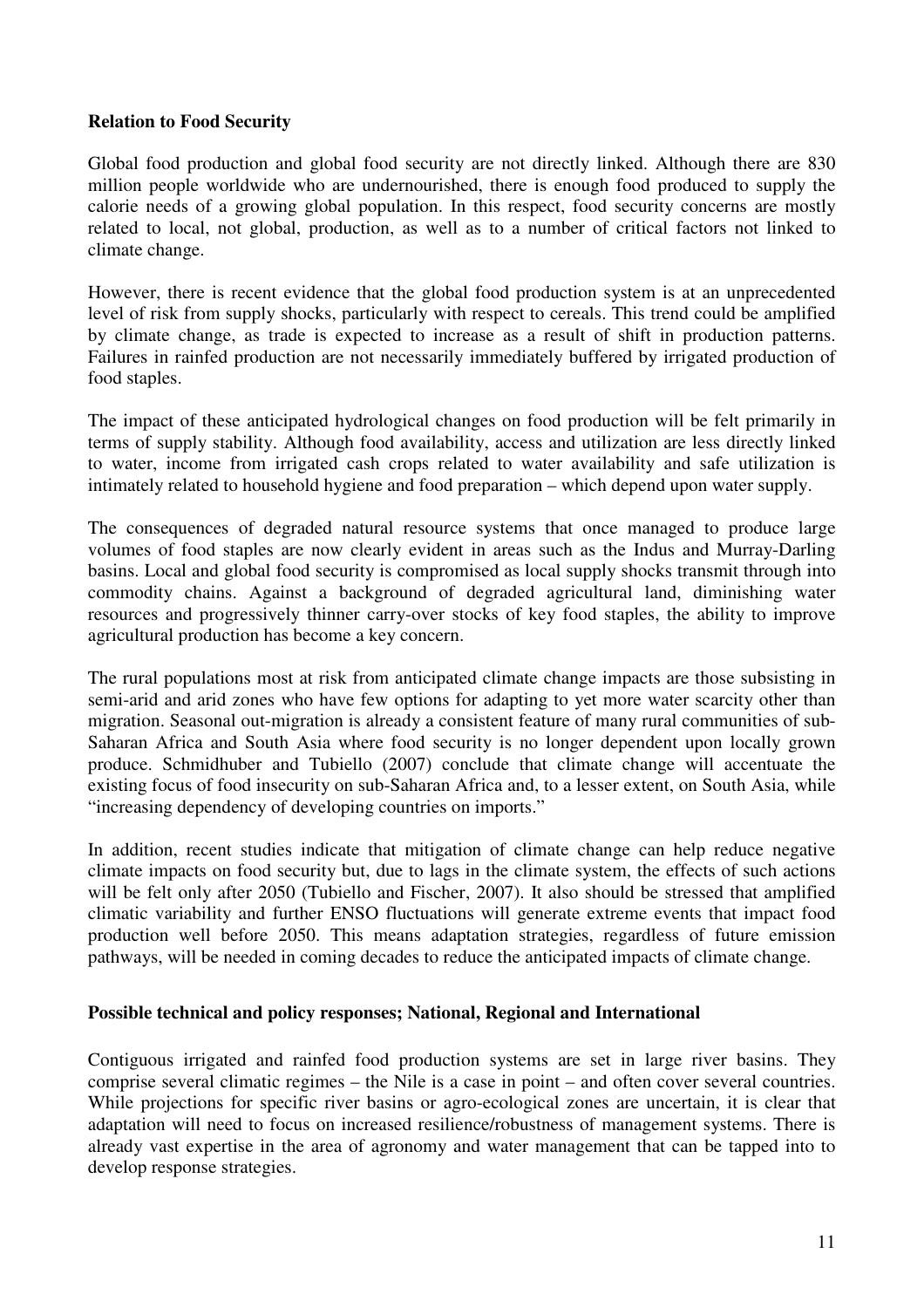For agro-climatic predictions, projections of the ratio of precipitation to potential evapotranspiration are a lot more robust than projections for precipitation alone, (at least from a GCM perspective). This is simply because a warmer climate increases transpirational demand, over and above projected precipitation. In addition, with the current level of uncertainty with climate modelling on precipitation projections over land areas, the application of downscaled projections may simply create more hydrological noise (Conway, 2005).

Under the expected conditions of higher evaporative losses, understanding the nature of rainfall events plus the scope for water management to buffer/store rainfall will be key. Runoff can be controlled to a degree, while rainfall and evapotranspiration cannot. Hence with respect to the bulk requirements for food production, there are three main questions to ask at national and regional level.

- First, how will climate change influence natural processes? Will more intense periods/clusters of rainfall events result in locally higher runoff volumes and shorter duration groundwater recharge events?
- Second, what are macromanagement options? Specifically, what can be done with the management of existing surface and groundwater storages to optimize allocations and economic benefits? Will there be a need for more near real-time management of surface storage – particularly releases for downstream agriculture which also recharge alluvial fills – and will this require more storage? Will there be an incentive to bank groundwater through managed aquifer recharge and avoid evaporative losses? How should depletion of non-renewable groundwater be allocated/managed?
- Third, how significant will demand management (notably irrigation efficiencies) be in reducing stress? Will it be minor (marginal) in comparison to the management of supply?

Responses to climate change over and above the baseline trajectory would be best addressed at river-basin level where operational allocations are effected. It is only at this level that food production requirements can be reconciled with other competitors for bulk water. Indeed, a clear rationale can be made by pulling back from entirely local allocation decisions to target the degraded and vulnerable systems where competing uses of surface and groundwater resources are linked to mitigation of land-based pollution, rehabilitation of degraded habitats and conservation of linked freshwater and coastal resources and processes.

It is also at this level that land-use changes need to be negotiated in order to make discernible adjustments to overall water balances. In addition, all these land-based inputs to the freshwater lake and river basin and aquifers systems have a direct bearing on fisheries in terms of nutrients, pollutants and habitats. Hence, a more systemic perspective on systems at risk would allow better targeting of resources and result in a higher order leveraging of water resource (basin and catchments as well as coastal and marine management initiatives) to produce sustained benefits. This underlines the fact that climate change will affect the system as whole and no particular impact will occur in isolation. Therefore multidisciplinary, integrated watershed management is a promising approach to conserving water, land and biodiversity, enhancing local livelihoods and improving food security under global change.

# *Prospects for Adaptation*

The history of water management in agriculture is one of constant adaptation to climatic and hydrological variability. Indeed, it is expected that a large component of climate change in the coming decades will be related to increased frequency of extreme events and will increase within and across season variability. A wealth of well-tested experience, information and technology is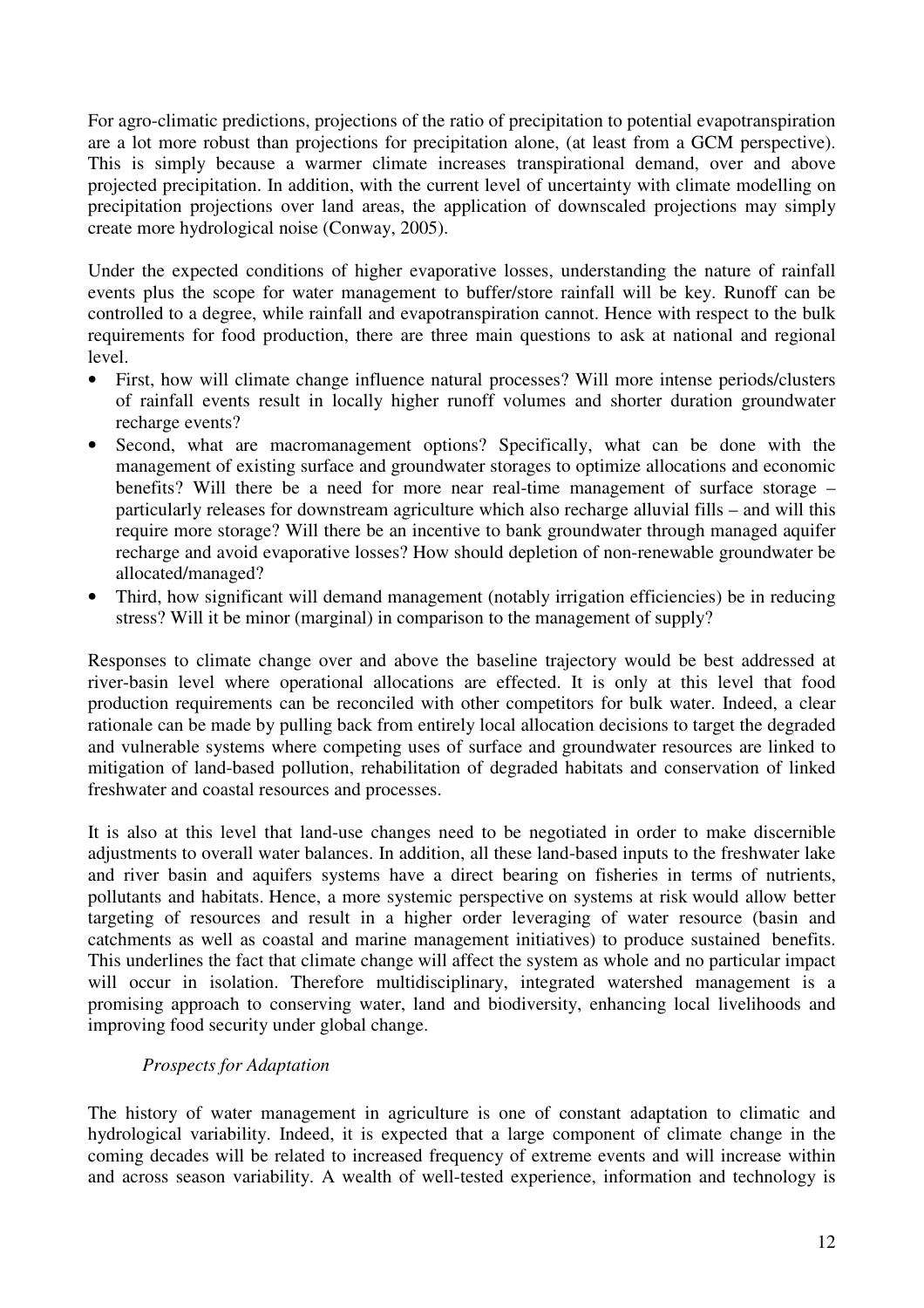already available to water managers to begin implementing viable adaptation strategies in agriculture. Given that towards the end of the twenty-first century, the world will have a population of 9 billion human beings with non-negotiable calorie demands, key questions need consideration.

- What is the 'climatic coping' range of currently available water management techniques?
- Given the anticipated climate projections, what room for manoeuvre exists, in terms increased efficiency, enhanced design of current systems and development of new solutions?
- Are current and future adaptive responses sufficient to meet the demands for increased regional and global food supply while maintaining beneficial environmental services?
- Are there synergies between adaptation in water management systems and mitigation measures and, given the delay between such measures their effect, are they relevant?

Rainfed systems will continue to offer the greatest scope of adaptation in terms of area, number of farmers and overall contribution to global food production, particularly since average cereal (excluding rice) yields are low in developing countries. However, there is a significant difference in adaptation potential between the large-scale mechanized production of rainfed cereals from North America, Europe, Brazil and Australia and the small-scale systems that characterize cereal production in many developing countries. The combined effects of climate change and low adaptation capacity will increase vulnerability and local food insecurity in poor developing countries that depend on rainfed production. It is in these regions that specific efforts, such as adaptation techniques and capacity building, are most needed.

The large contiguous irrigated systems associated with the major river basins that depend on some form of water control can be adjusted immediately to increase yield performance. Performance gains in these systems will have the most impact on global food supply. At the same time, the large irrigated deltas in Asia are particularly at risk from upstream modifications. The projected changes in global runoff in irrigation areas will indicate where water scarcity can be expected and where increased precipitation will present expanded opportunities while taking into account concerns about flood damage and waterlogging. Due to the variable nature of precipitation across basins, net impact on agricultural production may only become apparent at regional and global scale once national production statistics are compiled, aggregated and analysed. Real-time monitoring of weather, water resources and farming systems responses need to be undertaken to understand the effects of future climate dynamics.

Many potential adaptation options available for marginal change of existing agricultural systems are variations of existing climate risk management (Howden, *et al*., 2007), For some cropping systems, implementation of these options is likely to have substantial benefits under moderate climate change. However, there are limits to their effectiveness under more severe climate change. Hence, more systemic changes in resource allocation need to be considered, such as diversification of production systems and human activities in rural areas. Increased adaptation to severe climatic strain will need to be integrated with other risk factors such as climate variability and market risk and with other policy domains. Effective adaptation will need a comprehensive and dynamic policy approach covering a range of levels and issues, from farmer understanding of change in risk profiles to establishment of efficient markets that positively facilitate response strategies. A crucial component of this approach is an adaptation assessment framework that is relevant, robust and easily operated by the various agricultural decision-makers. To be effective, science also has to adapt, by continuously identifying research needs, shifting its focus toward integrated analysis that may be "fuzzy" in some respects, but not narrowly focussed on specific system components.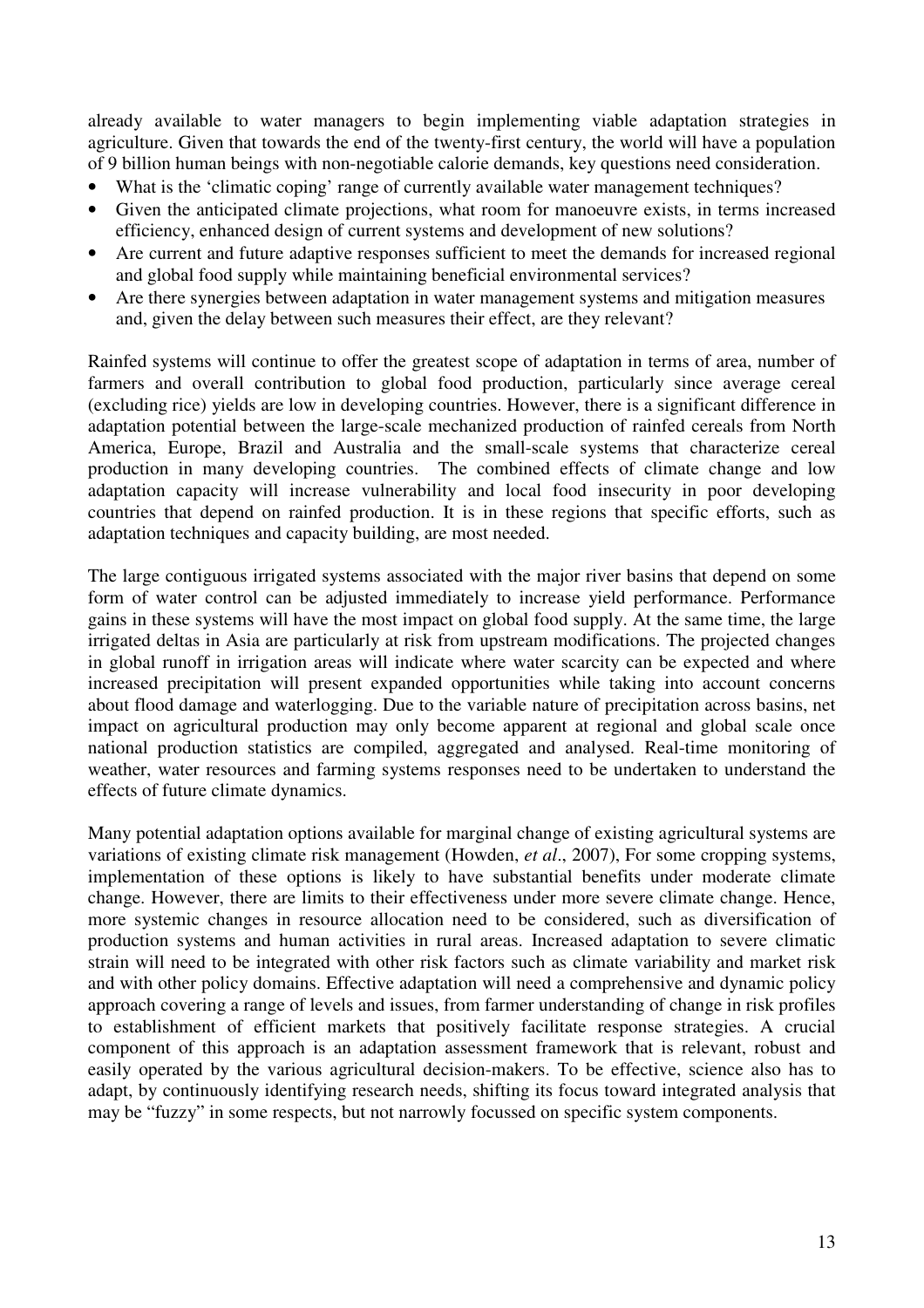Forests can play a major role in adaptation strategies by regulating water flows, maximizing water yield and ensuring water quality in watersheds. However, climate change will also alter forests' role and these changes need to be better understood.

On the basis of IPCC projections, many drought-prone and marginal areas are expected to become drier, requiring additional irrigation while the water supply itself will become less reliable. Australia is contemplating significant reductions in cropped areas. Semi-arid and arid countries in a similar position will likely have to do the same.

From a global overview of climate change projections and current irrigated areas, it can be concluded that in most developing country situations, except the humid tropics, both rainfed and irrigated areas that receive sufficient water will be reduced unless there are opportunities for additional adaptation.

# *Prospects for mitigation*

Mitigation measures for agricultural water management are not necessarily straightforward. First, it is not sure if sufficient mitigation measures will be implemented. Second, even if they are, there will a time lag between the implementation and effect in which time climate variability and extreme events will still have to be coped with.

The IPCC Technical Paper on Water (Chapter 6) evaluates mitigation prospects of the different sectors to which water-related mitigation strategies in agriculture are related. Some of these strategies may be synergistic with adaptation. For instance, water management of paddy rice can have positive implications for both adaptation and mitigation, reducing emissions of methane as well as improving water-use efficiency. Equally, practices that can increase soil organic matter content and improve water retention characteristics provide both adaptation (increased resilience to extreme events) as well as mitigation (carbon-sequestration in soils).

At the same time, several water-related adaptation strategies, in particular those related to increased irrigation needs, may be counter to mitigation needs, in particular increased pumping of groundwater using fossil fuel systems. Use of gravity or renewable energy sources for irrigation management may improve the scope for mitigation. Mitigation may also run counter to adaptation. For instance, large areas with monocultures of bio-energy crops may severely affect water (and land) resources needed for local food production.

With regard to forests, their role in mitigation could be important. Forests respond slowly to changing climate and can sustain land and water quality and regulate flows. However, there has been some controversy over the hydrological consequences in terms of afforestation. It has been projected that more than 50 percent of the suitable area for CDM plantations at global scale would reduce runoff by about 60 percent, meaning that there are significant implications of CDM-related plantations (affecting less than 1 percent of global carbon credits) and a strong need to factor this into land-use change and catchment management in developing countries.

The options for direct mitigation through irrigation are those of agriculture as a whole. Although there may be greater potential in certain specific contexts, such as intensive groundwater irrigation in the US. The possibilities are governed mostly by the increased intensity of irrigation, which allows for greater potential for carbon sequestration in tropical conditions and greater productivity, offset by more intensive use of inputs and energy which generate additional GHG emissions.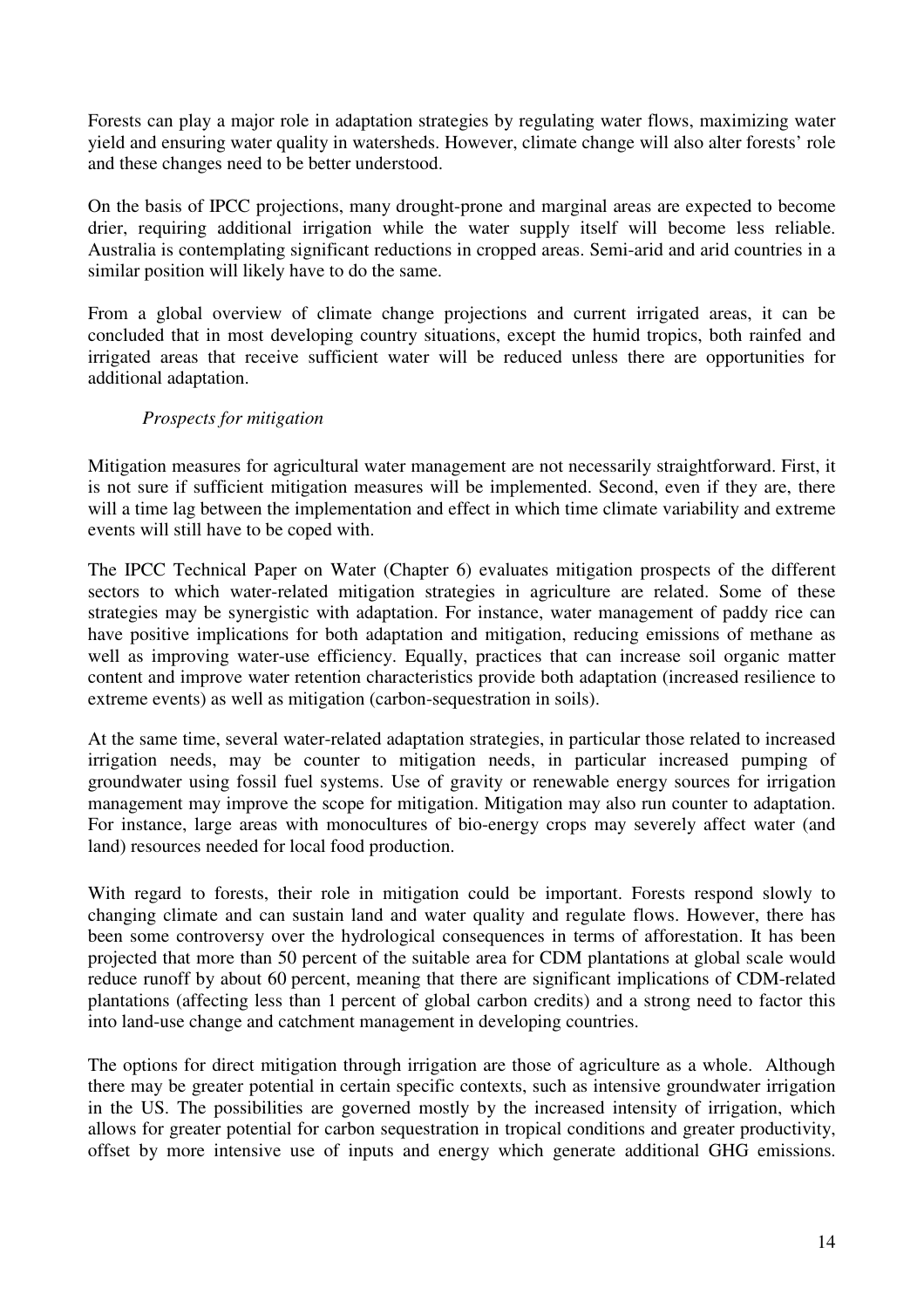Methane production from rice paddies is another concern, as well as methane emissions from large multi-purpose dams.

## **Main findings and short - and medium-term recommendations**

Water management in agriculture is a story of intensifying competition. Growing cities and industrialization demand relatively low volumes of high quality water but are able to add much more economic value per cubic metre of withdrawn water. Today, agricultural uses more than 70 percent of all water withdrawals, but must to adapt to a future in which water will be reallocated to other users. In addition, hydro-environmental limits are being reached through continued withdrawals from watercourses, lakes and aquifers in key grain producing areas such as the Mediterranean basin, the Punjab, peninsular India and the North China Plain. Non-renewable groundwater in these regions is depleted as a result of agricultural withdrawals. In addition, the return flows of degraded water from agriculture is leading to salinization, eutrophication and the accumulation of pollutants.

The effects of additional climate drivers that will be superimposed upon natural resource systems and their management cannot be predicted with high certainty. There are clear differences in the statistical variability of climate and hydrology among continents (Peel, *et al.*, 2001) that are not, as yet, well modelled by GCMs. Although there is only limited literature available on the prospective impacts of climate change on water balance and implications for irrigation, the impacts of these drivers are likely to include the following:

- reduction in crop yield and agricultural productivity where temperature constrains crop development (changes in diurnal fluctuation are as important as overall trends);
- reduced availability of water in regions affected by reduction in total precipitation (including Southern Africa and the Mediterranean Region);
- exacerbation of climate variability in places where it is already highest (Peel, *et al*., 2004 and 2004b);
- reduced storage of precipitation as snow and earlier melting of winter snow, leading to shifts in peak runoff away from the summer season when demand is high (Barnett, *et al.*, 2005);
- inundation and increased damage in low-lying coastal areas affected by sea-level rise, with storm surges and increased saline intrusion into vulnerable freshwater aquifers;
- increased overall evaporative demand from crops as a result of higher temperatures;
- further depletion of non-renewable groundwater resources.

These climate-driven pressures are on top of other existing drivers adversely affecting water availability for agriculture and it is expected that climate change will intensify competition. Reconciling this competition will be the main water management challenge and agriculture will have to address the challenge much more progressively. Allocations to cities, industry, rural water supply and sanitation are unlikely to be materially affected by climate change but, collectively, they will reduce the quantity of water that can be allocated to agricultural use and hydro-environmental services.

**Short term – until 2030:** existing agricultural water management systems at national and basin level need to be analysed with respect to AR4. Specifically this will entail:

• monitoring the relative contribution of rainfed and irrigated production to global food balances to determine the long-term sensitivity of food production systems to climate change;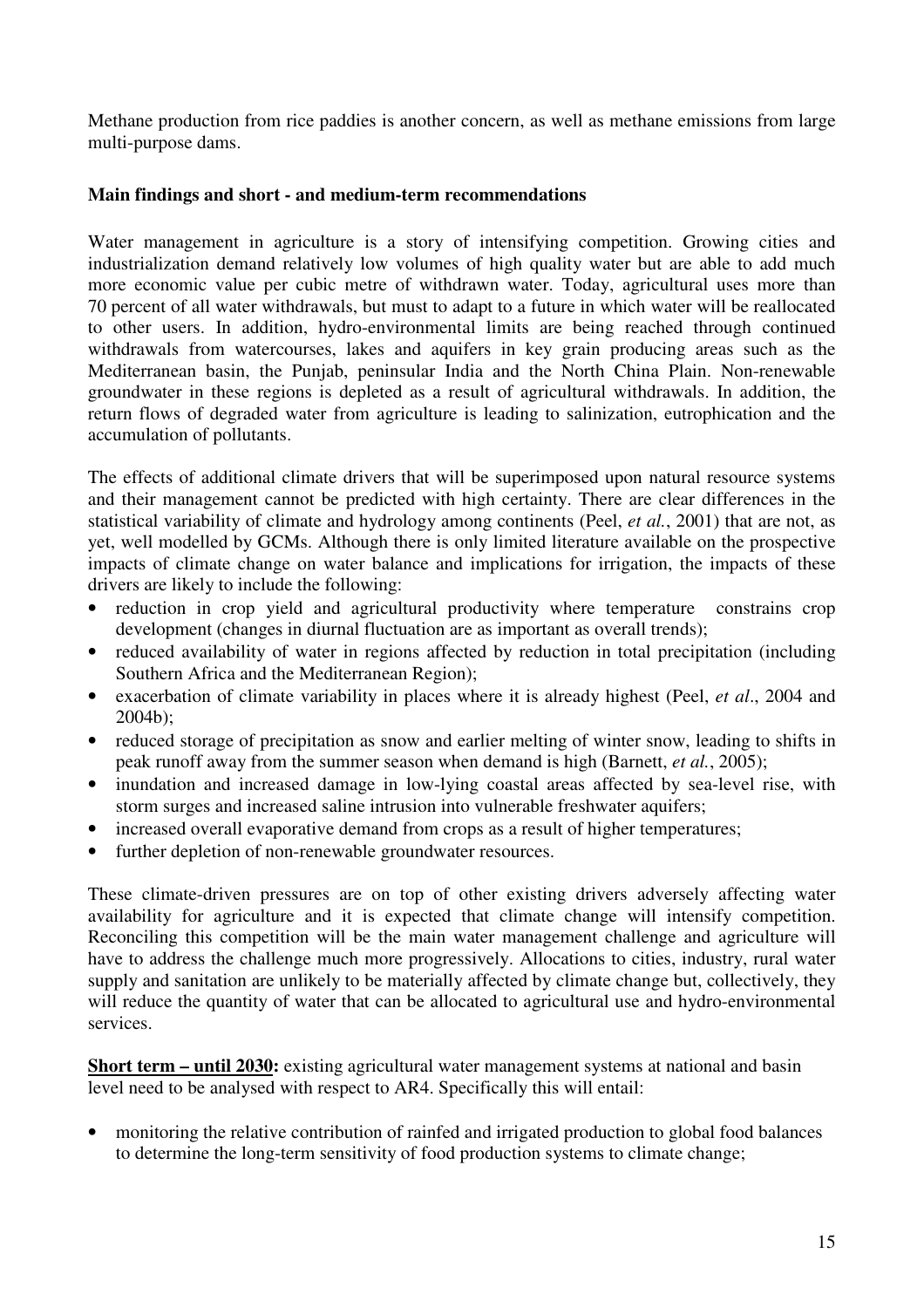- elaborating vulnerability mapping such as the joint FAO/IIASA initiative that includes the Food Insecurity, Poverty and Environmental Global GIS database;
- determining the operational room to manoeuvre across river basin systems on the basis of updated assessments of the partition between surface and groundwater sources of supply, with the aim to improve the data for carrying out meaningful sensitivity analyses;
- building in as much operational flexibility as possible into local/irrigation-scheme-level water management strategies in anticipation of both increased demand and the need to adjust operational supply.

FAO can expect requests from member countries to improve the understanding of climate change impacts and adaptation strategies. In response, FAO with key partner organizations, could play a key role in promoting, assisting and backstopping a broad programme of regional and national analysis to identify hot-spots and priority areas for coordinated national and regional response.

**Medium term – until 2050:** investment plans and operational adjustments will need to be prepared to address national and sub-regional and regional issues. These plans and adjustments will comprise:

- large surface irrigation systems fed by glaciers and snow melt (most notably northern India and China);
- groundwater systems in arid and semi-arid areas, where rainfall will decrease and become more variable;
- upstream watersheds, where a combination of irrigated agriculture, rainfed agriculture, pasture and forestry is practised;
- large deltas, which may be partly submerged by sea-level rise, increasingly prone to flood and storm and cyclone damage or experience saline incursions and intrusion through surface and groundwater respectively;
- seasonal storage systems in the monsoon regions, where the proportion of storage yield will decline but peak flood flows are likely to increase;
- supplemental irrigation areas, where the consequences of irregular rainfall are mitigated by short-term interventions to capture and store more soil moisture or runoff.

# *FAO support to adaptive strategies*

Upon request, FAO could assist member countries in understanding the implications of climate change on water resources and agriculture and in developing better regional and local projections of impacts in order to develop planned adaptive strategies, improve water governance and build specific capacity in water management. Additionally, FAO could engage in a number of high impact and strategically chosen pilot projects to improve institutional capacity for climate change adaptation. These would have to be well resourced, long term and have high level buy-in from the partner country.

Given the instrumental value of water to all economic sectors, agriculture cannot act alone. National water management actions will need to be focused at national level but supported by regional and international initiatives. Specific recommendations are given in the document "Options for Decision Makers<sup>"</sup>